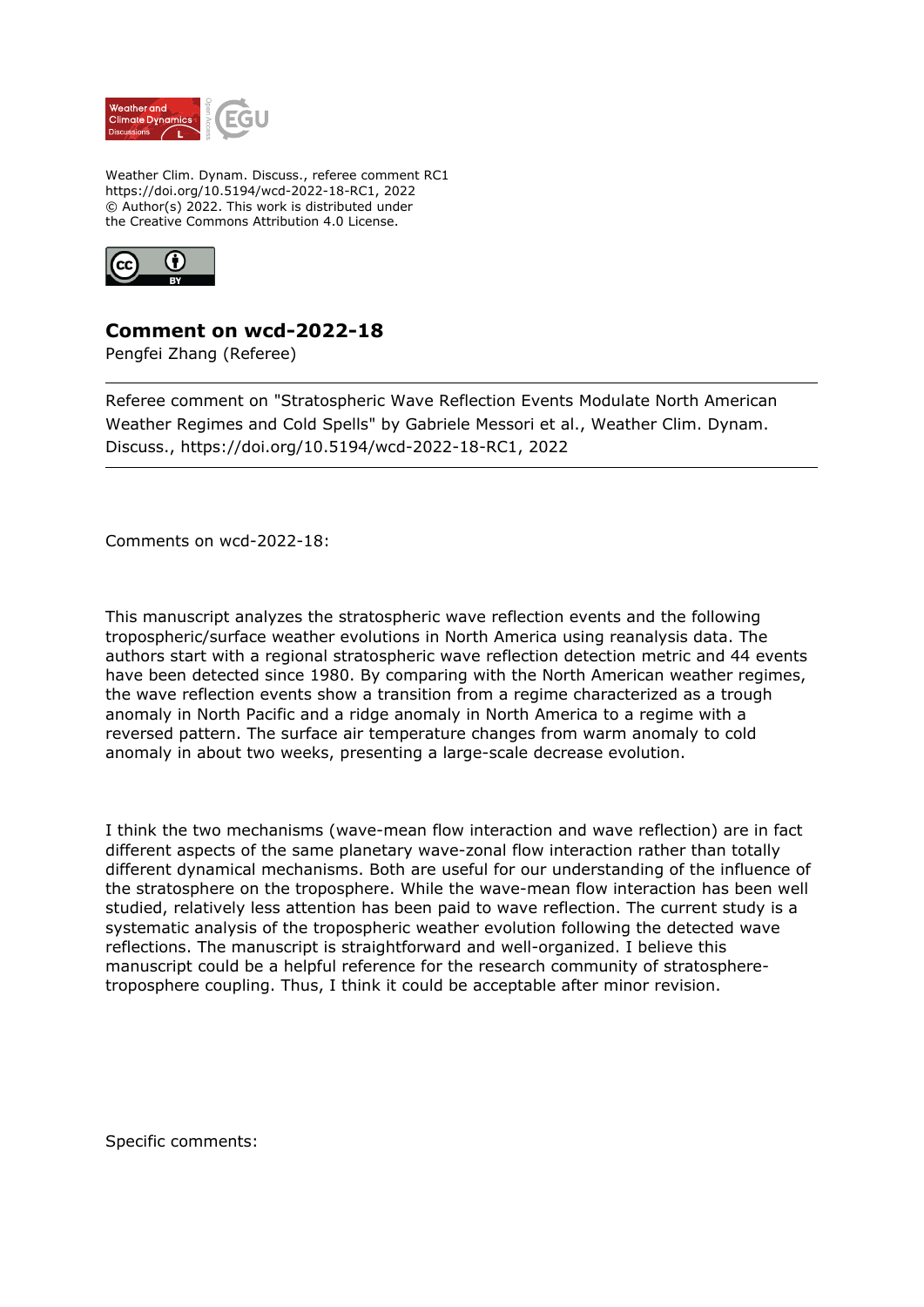1. What's the spatial pattern of the stratospheric polar vortex associated with the detected wave reflection events? Stretching, shifting, or zonally symmetric weakening? The authors may add an Appendix figure at least.

2. Line 115-117: I'm wondering why the authors employed a lower threshold (1.5->1). To allow more samples? I'd guess the conclusions still hold with different thresholds, such as 1.5 or 2, but the authors may double-check and make a clear statement.

3. Table A1: event#42 the event detected in the 2017-2018 winter is different from their previous study (MK20). The authors may explain why.

Is it possible for a reflection event to occur in November?

It would be helpful for readers if the authors can add a column to show whether the event is associated with a major SSW.

4. Line 133 "except for a couple of days": I don't expect much difference, but just wondering whether the authors removed these cases in the following analysis, given they are not strictly downward? If a higher threshold (e.g., RI>1.5) is used, is it possible (v't')Canada is completely lower than 0?

Technical:

1. Line 45: Zhang et al. 2020 discussed the North American cold spells following stratospheric anomalies mainly through the lens of wave reflection by giving the preexisting Arctic surface conditions, which is more relevant to the discussion in Line 47, 50, and 320.

2. Line 123: It would be better to state the term1 in Eq.1 (v't')sib >0?

3. Line 124: similar comment here, (v't')can <0?

4. Line 221 "Fig. A1": This is the first time Fig. A1 is called while Fig. A2-A4 are called earlier. The authors may adjust the order of the Appendix figures.